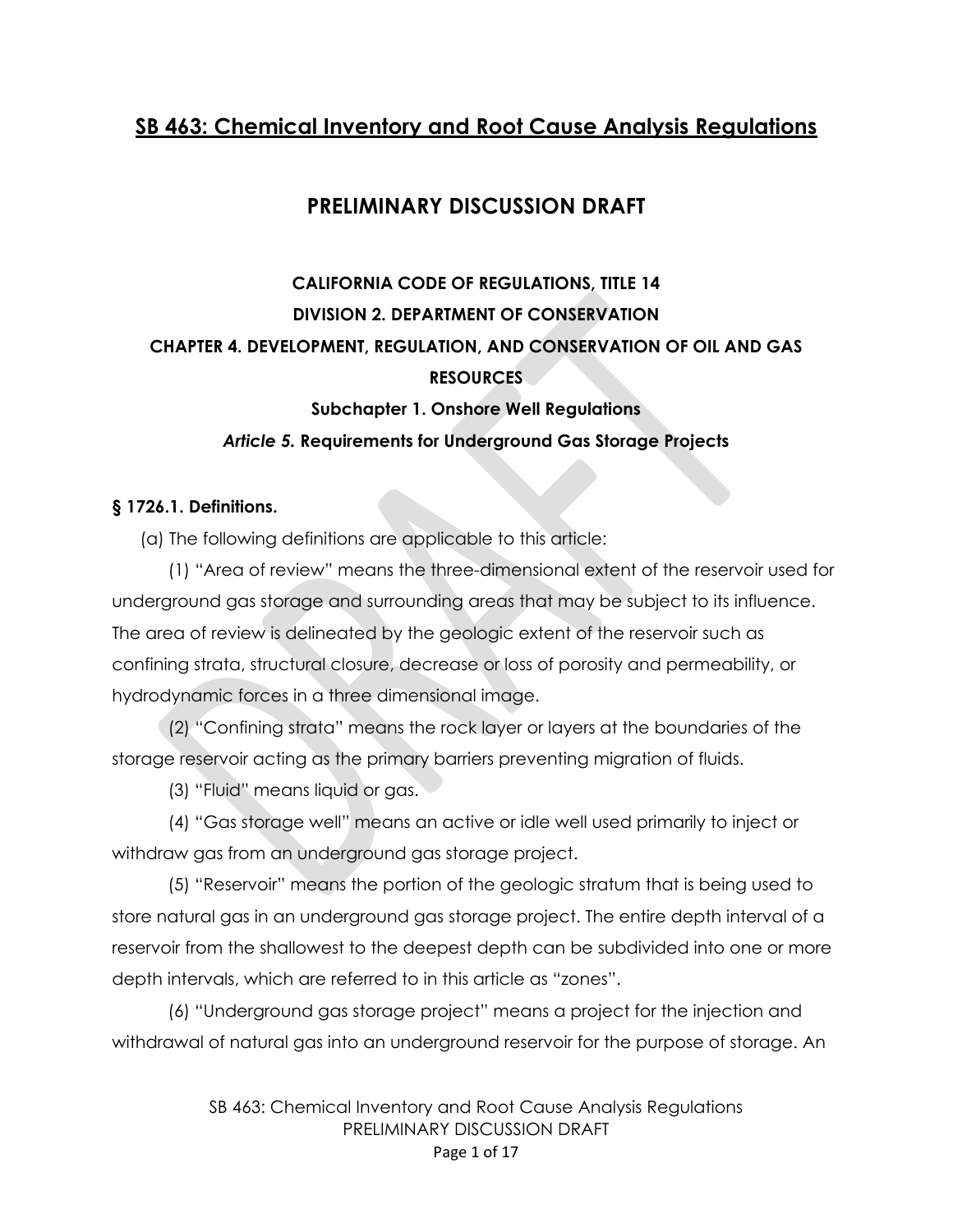underground gas storage project includes the reservoir used for storage, the confining strata, gas storage wells, observation wells, and any other wells approved for use in the project. An underground gas storage project also includes the wellheads and, to the extent that they are subject to regulation by the Division, attendant facilities, and other appurtenances.

 (7) "Gas Storage Well Chemical Inventory" means a list of all chemical constituents that may be emitted from a gas storage well in the event of a reportable leak as defined in section 1726.9, subdivision (a).

*Authority: Sections 3013, 3106 and 3180, Public Resources Code. Reference: Sections 3106, 3180, 3181.5, 3220 and 3403.5, Public Resources Code.* 

#### **§ 1726.3. Risk Management Plans.**

(a) For each underground gas storage project, the operator shall submit a projectspecific Risk Management Plan to the Division for review and approval. For underground gas storage projects in existence at the time that this section goes into effect, the operator shall submit a Risk Management Plan in accordance with the requirements of this section within six months of the effective date of this section. If the Division identifies any deficiencies in the Risk Management Plan, then the Division will consult with the operator and identify an appropriate timeframe for correcting the deficiency. The Risk Management Plan shall specify a schedule for the operator to review and submit updates to the risk assessment and prevention and mitigation protocols to the Division. The Division will review the Risk Management Plan periodically, but not less than once every three years.

(b) The Risk Management Plan shall demonstrate that stored gas will be confined to the approved reservoir and that risks of damage to life, health, property, the environment, or natural resources are identified and prevented or effectively mitigated. In accordance with subdivision (c), the Risk Management Plan shall evaluate threats and hazards associated with operation of the underground gas storage project and identify prevention and mitigation protocols that effectively address those threats and hazards. The Division may, in its discretion, require additional data, additional risk

> SB 463: Chemical Inventory and Root Cause Analysis Regulations PRELIMINARY DISCUSSION DRAFT Page 2 of 17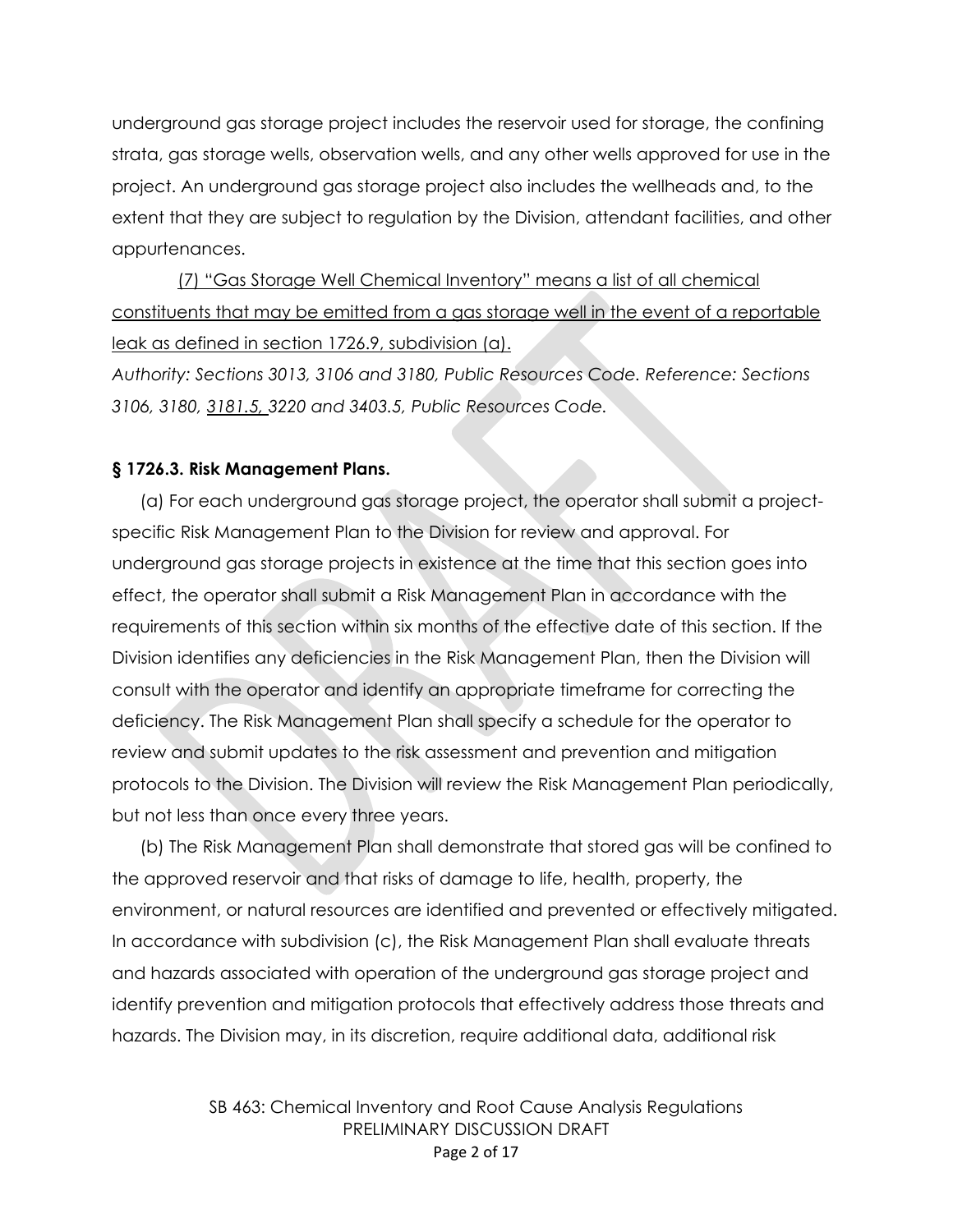assessment, or modification of prevention and mitigation protocols. Risk assessment and prevention and mitigation protocols in the Risk Management Plan shall be consistent with and in addition to any other existing requirements.

(c) The Risk Management Plan shall include a description of the methodology employed to conduct the risk assessment and identify prevention and mitigation protocols, with references to any third-party guidance followed in developing the methodology. The methodology shall include at least the following:

(1) Identification of potential threats and hazards associated with operation of the underground gas storage project, including identification of the most important potential accident scenarios associated with operation of the underground gas storage project;

(2) Quantitative risk assessment of the probability of threats and hazards and their consequences, using an appropriate methodology identified by the operator that includes:

(A) Evaluation of the frequency and range of consequences, including estimates of the uncertainties in the numerical values;

(B) Identification of the principal equipment failures, external initiating events, and operational errors associated with threats and hazards, and quantification of the impact of these occurrences on the probability of and consequences of the threats and hazards; and

(C) Identification of the engineered or natural features that most affect the extent of the consequences of threats and hazards, and a quantification of their relative roles, including an estimate of the uncertainties in the quantification;

(3) Identification of possible prevention and mitigation protocols to reduce, manage, or monitor risks, including evaluation of the efficacy and cost-effectiveness of the prevention protocols;

(4) Risk assessment on a well-by-well basis, to the extent that risks identified are specific to wells;

(5) Prioritization of risk prevention and mitigation efforts based on potential severity and estimated likelihood of occurrence of each threat;

> SB 463: Chemical Inventory and Root Cause Analysis Regulations PRELIMINARY DISCUSSION DRAFT Page 3 of 17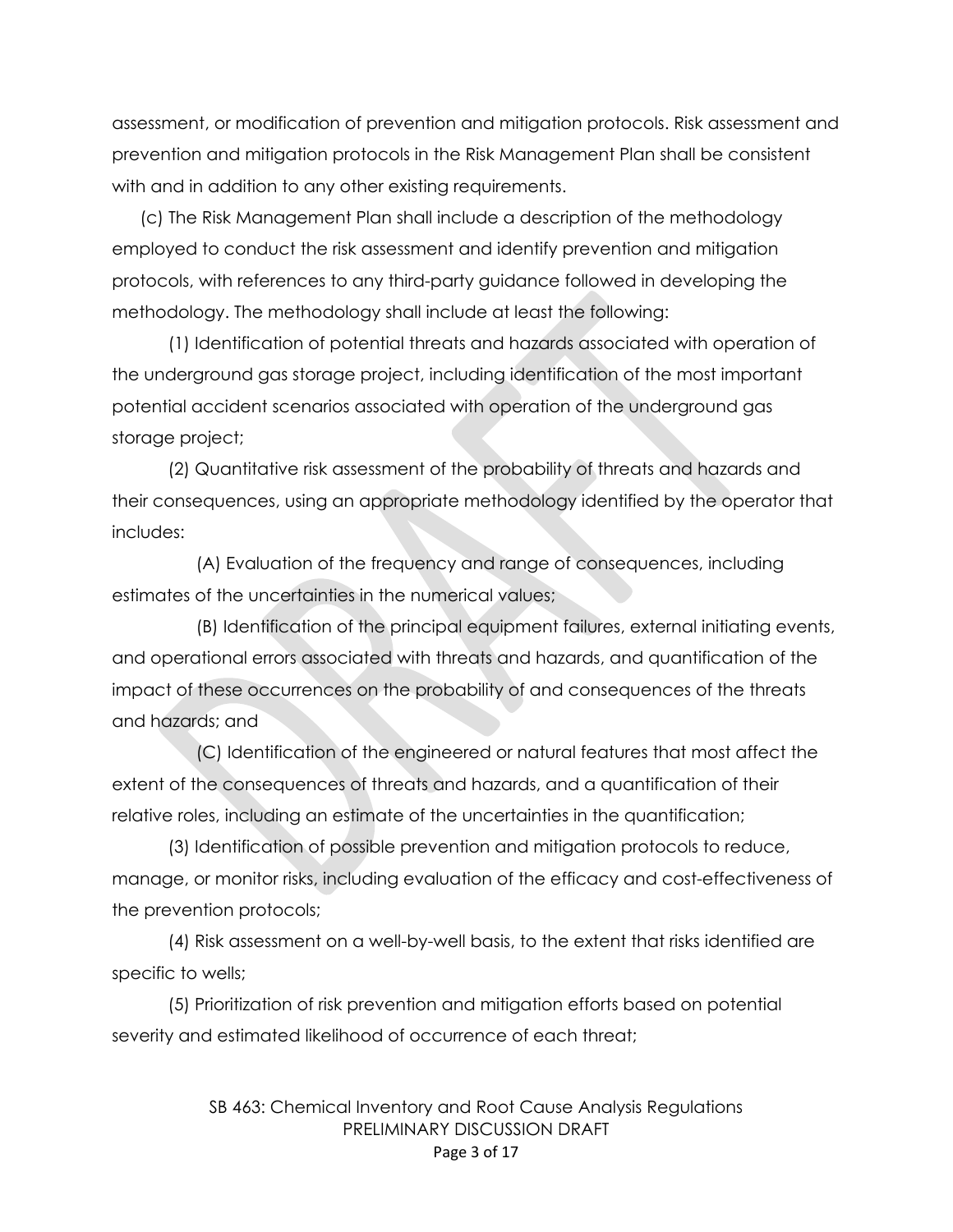(6) Selection and implementation of prevention and mitigation protocols;

(7) Documentation of the risk assessment process, including description of the basis for selection of prevention and mitigation protocols;

(8) Data feedback and validation throughout the risk assessment process; and

(9) Regular, periodic risk assessment reviews to update information and evaluate the effectiveness of prevention and mitigation protocols employed, which shall occur not less than once every three years and in response to changed conditions or new information.

(d) In addition to the contents required in subdivision (b), all Risk Management Plans shall include at least the following risk assessment and prevention and mitigation protocols:

(1) Well construction and design standards, consistent with the requirements of Section 1726.5 and including specification of the life expectancy of individual mechanical well barrier elements. If the operator has wells that do not conform with the requirements of Section 1726.5, then the Risk Management Plan shall include a work plan and schedule for either bringing the nonconforming wells into compliance or plugging and abandoning the wells in accordance with Public Resources Code section 3208. The work plan and schedule shall provide for full compliance with Section 1726.5 within seven years, with at least 10 percent of the nonconforming wells addressed in the first year and the total percentage of the nonconforming wells addressed increasing by 15 percent in each subsequent year. The work plan shall include prevention and mitigation protocols for monitoring and testing each well that is not yet in compliance with the requirements of Section 1726.5 so as to mitigate risks associated with the well to the extent feasible.

(2) For each gas storage well, evaluation of whether employment of surface and/or subsurface automatic or remote-actuated safety valves is appropriate based on consideration of at least the following:

(A) The well's distance from dwellings, other buildings intended for human occupancy, or other well-defined outside areas where people may assemble such as campgrounds, recreational areas, or playgrounds;

> SB 463: Chemical Inventory and Root Cause Analysis Regulations PRELIMINARY DISCUSSION DRAFT Page 4 of 17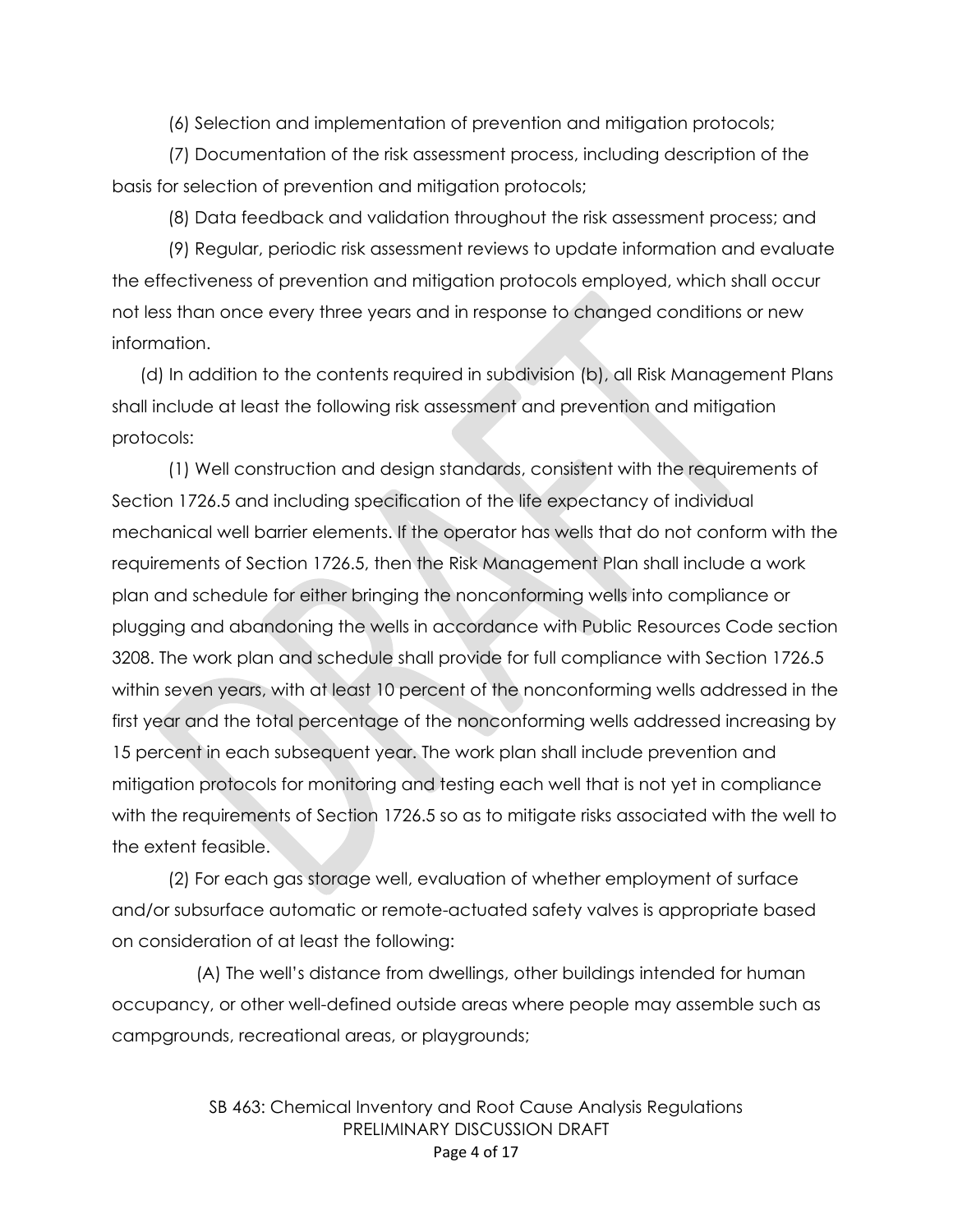(B) Gas composition, operational pressures, total fluid flow, and maximum flow potential;

(C) The distance between wellheads or between a wellhead and other facilities, and access availability for drilling and service rigs and emergency services;

(D) The risks created by installation and servicing requirements of safety valves;

(E) The risks to and from the well related to roadways, rights of way, railways, airports, and industrial facilities;

(F) Proximity to environmentally or culturally sensitive areas;

(G) Alternative protection measures which could be afforded by barricades or distance or other measures;

(H) Age of well;

(I) The risks of sabotage;

(J) The current and predicted development of the surrounding area as reflected in the local general plan, topography and regional drainage systems, and environmental considerations;

(K) Topography and local wind patterns; and

(L) Evaluation of geologic hazards such as seismicity, landslides, subsidence, and potential for tsunamis.

(3) A schedule for verification and demonstration of the mechanical integrity of each well used in the underground gas storage project and each well that intersects the reservoir used for gas storage. The mechanical integrity testing protocols for gas storage wells shall, at a minimum, adhere to the requirements of Section 1726.6.

(4) Corrosion monitoring, evaluation, and mitigation including consideration of at least the following:

> (A) Evaluation of tubular integrity and identification of defects caused by corrosion or other chemical or mechanical damage;

(B) Corrosion potential of wellbore produced fluids and solids, including the impact of operating pressures, temperatures, and compositions on the corrosion potential of wellbore fluids and analysis of partial pressures;

SB 463: Chemical Inventory and Root Cause Analysis Regulations PRELIMINARY DISCUSSION DRAFT Page 5 of 17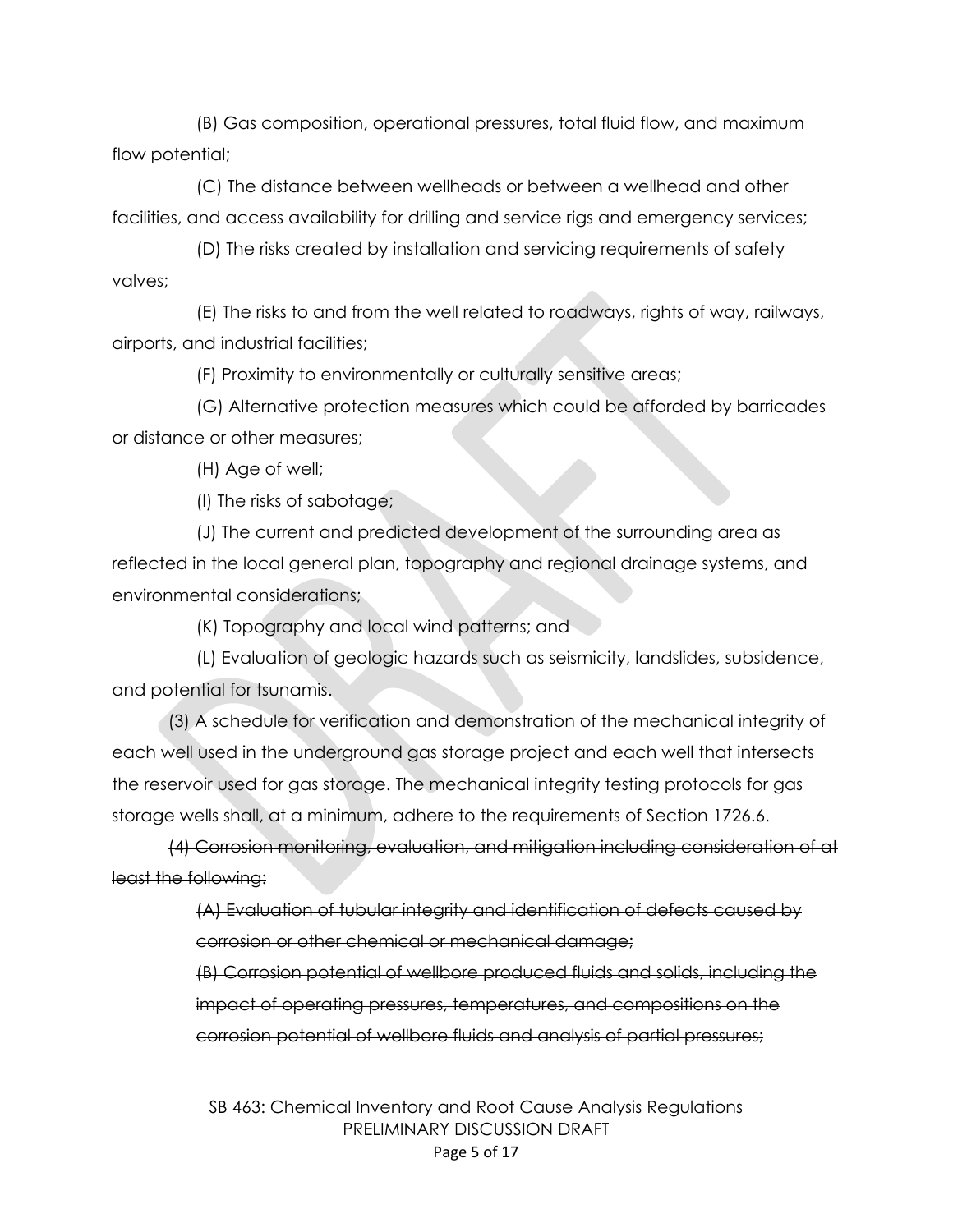(C) Corrosion potential of annular and packer fluid;

(D) Corrosion potential of current flows associated with cathodic protection systems;

(E) Corrosion potential of all formation fluids, including fluids in formations above the storage zone; and

(F) Corrosion potential of uncemented casing.

(4) For each gas storage well, corrosion evaluation, corrosion risk mitigation strategies, and monitoring protocols in accordance with the requirements of Section 1726.3.2.

(5) Ongoing monitoring of casing pressure changes at the wellheads of gas storage wells, analysis of facility flow erosion, individual facility component capacity and fluid disposal capability at intended gas and liquid flow rates and pressures, and analysis of the specific impacts that the intended operating pressure and temperature ranges could have on the corrosive potential corrosivity of fluids in the system.

(6) Monitoring protocols in accordance with the requirements of Section 1726.7.

(7) Protocols in accordance with the requirements of Section 1726.3.3 for defining, investigating, tracking, and reporting to the Division any off-normal occurrence that could adversely affect an operator's facilities or operations, even if the occurrence did not result in harm to the facility, health and safety, the environment, or natural resources.

(78) Ongoing verification and demonstration of the integrity of the reservoir including demonstration that reservoir integrity will not be adversely impacted by operating conditions.

(89) Analysis and risk assessment of hazards associated with the formation of hydrates, and scale from the well stream under various pressure, temperature, and flow rates, including those beyond expected operating parameters.

(910) Analysis and risk assessment of natural and geologic hazards including, but not limited to, seismicity, faults, subsidence, inundation by tsunamis, sea level rise, and floods.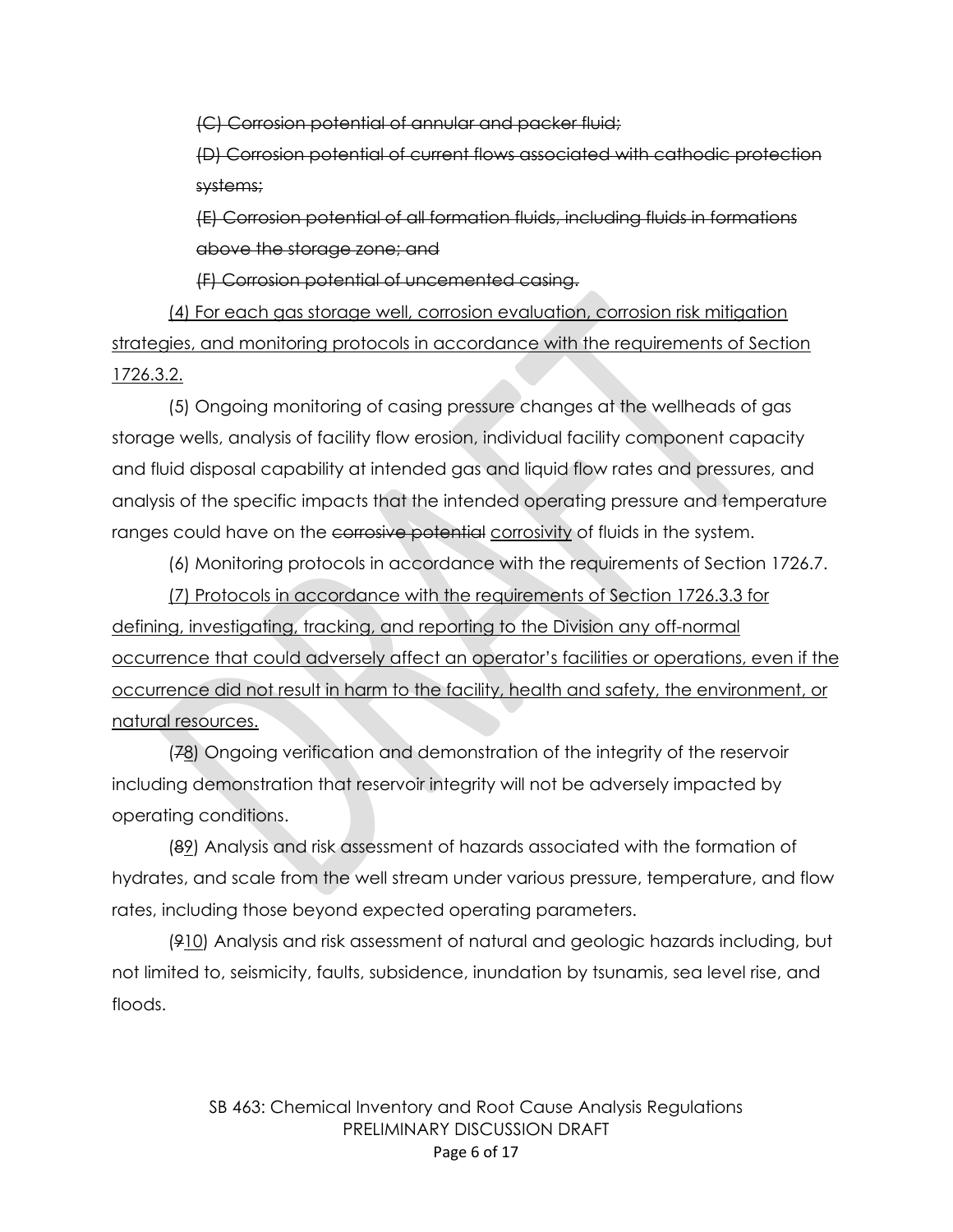(1011) Analysis and risk assessment of hazards associated with the potential for explosion or fire.

(1112) If observation wells are employed, identification and documentation of baseline conditions such as wellbore pressure, pressure of monitored annuli, gas composition and liquid level.

(1213) An assessment of human factors in operating and maintenance procedures. The human factors assessment shall consider staffing levels; the complexity of tasks; the length of time needed to complete tasks; the level of training, experience and expertise of employees; the human-machine and human-system interface; the physical challenges of the work environment in which the task is performed; employee fatigue and other effects of shiftwork and overtime; communication systems; and the understandability and clarity of operating and maintenance procedures.

(A) staffing levels;

(B) the complexity of tasks;

(C) the length of time needed to complete tasks;

(D) the level of training, experience and expertise of employees and contractors;

(E) the human-machine and human-system interface;

(F) the physical challenges of the work environment in which the task is performed;

(G) employee fatigue and other effects of shiftwork and overtime;

(H) communication systems; and

(I) the understandability and clarity of operating and maintenance procedures.

(14) The human factors assessment shall also consider utilization of error-proof mechanisms, automatic alerts, and automatic system shutdowns.

(1315) An effective training program with clearly stated goals. The training program shall specify the type and frequency of training and the risk assessments and prevention and mitigation protocols addressed.

> SB 463: Chemical Inventory and Root Cause Analysis Regulations PRELIMINARY DISCUSSION DRAFT Page 7 of 17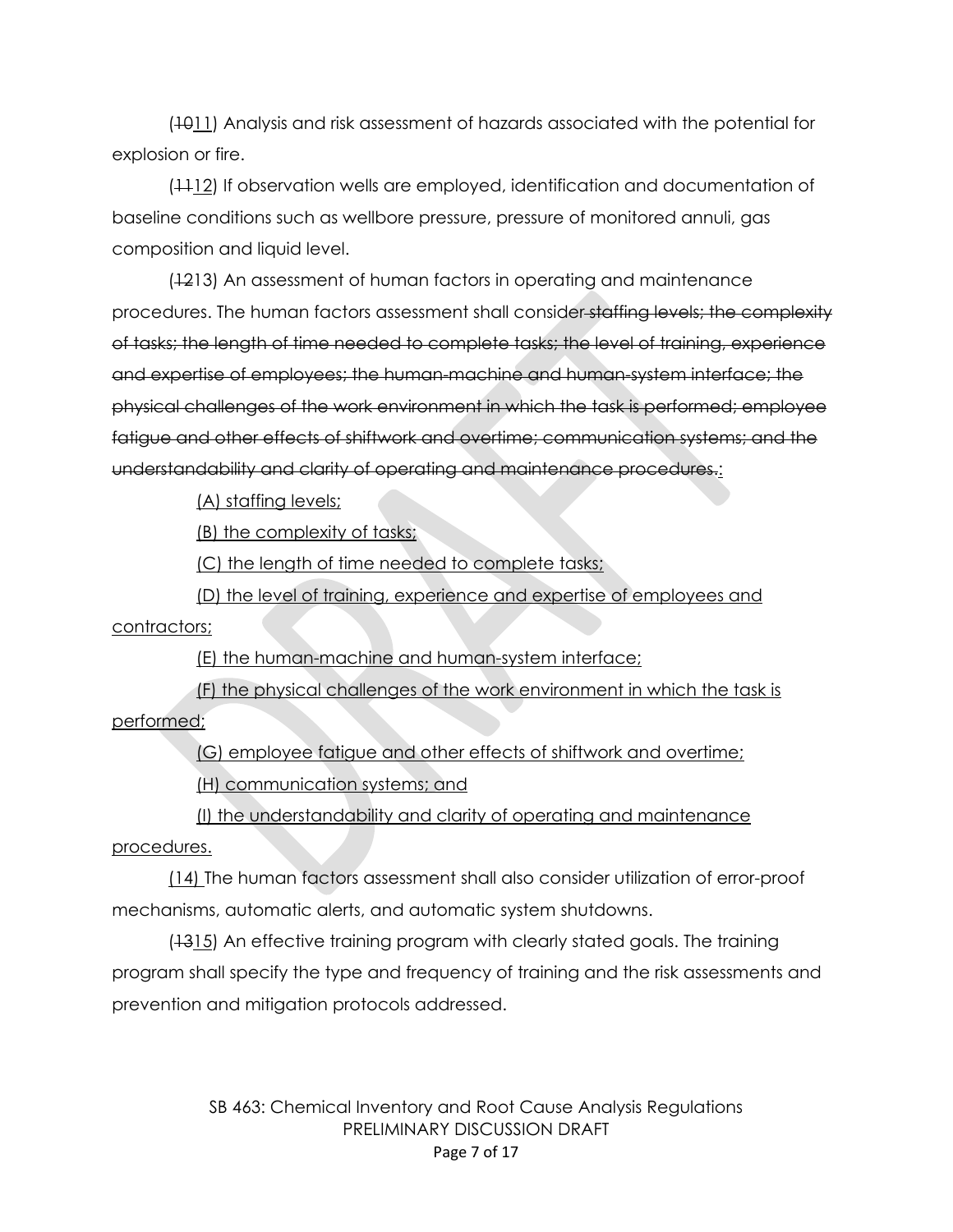(1416) An equipment maintenance program that includes training and proactive inspection, repair, and replacement of equipment at risk of failure so as to ensure safe operation.

(+517) An emergency response plan that at a minimum accounts for the threats and hazards identified in the Risk Management Plan and that complies with the requirements of Section 1726.3.1.

(1618) Requests for notice from land use agencies of local land use decisions that could affect the Risk Management Plan, and providing notification to the Division of significant pending land use decisions.

(e) The operator shall adhere to the risk prevention and mitigation protocols detailed in its Risk Management Plan unless a variance has been approved by the Division in writing.

(f) The Division will provide completed Risk Management Plans and significant updates to the Risk Management Plans to the California Public Utilities Commission and post them on the Division's public internet website. If any part of a Risk Management Plan is subject to confidential treatment, then the Division will segregate the confidential records and only provide them if the California Public Utilities Commission has agreed to treat the records as confidential.

*Authority: Sections 3013, 3106 and 3180, Public Resources Code. Reference: Sections 3106, 3180, 3181,* 3186.3, *3220 and 3403.5, Public Resources Code.* 

#### **§ 1726.3.1. Emergency Response Plan.**

(a) The operator of an underground gas storage project shall have an emergency response plan approved by the Division and ready for immediate implementation. The emergency response plan shall specify a schedule for carrying out drills to validate the plan. The drills shall address the readiness of operator personnel with respect to their ability to interact with equipment and their ability to contact required third party service providers for the equipment. The emergency response plan shall identify and consider onsite personnel, outside emergency responders, and potentially affected

> SB 463: Chemical Inventory and Root Cause Analysis Regulations PRELIMINARY DISCUSSION DRAFT Page 8 of 17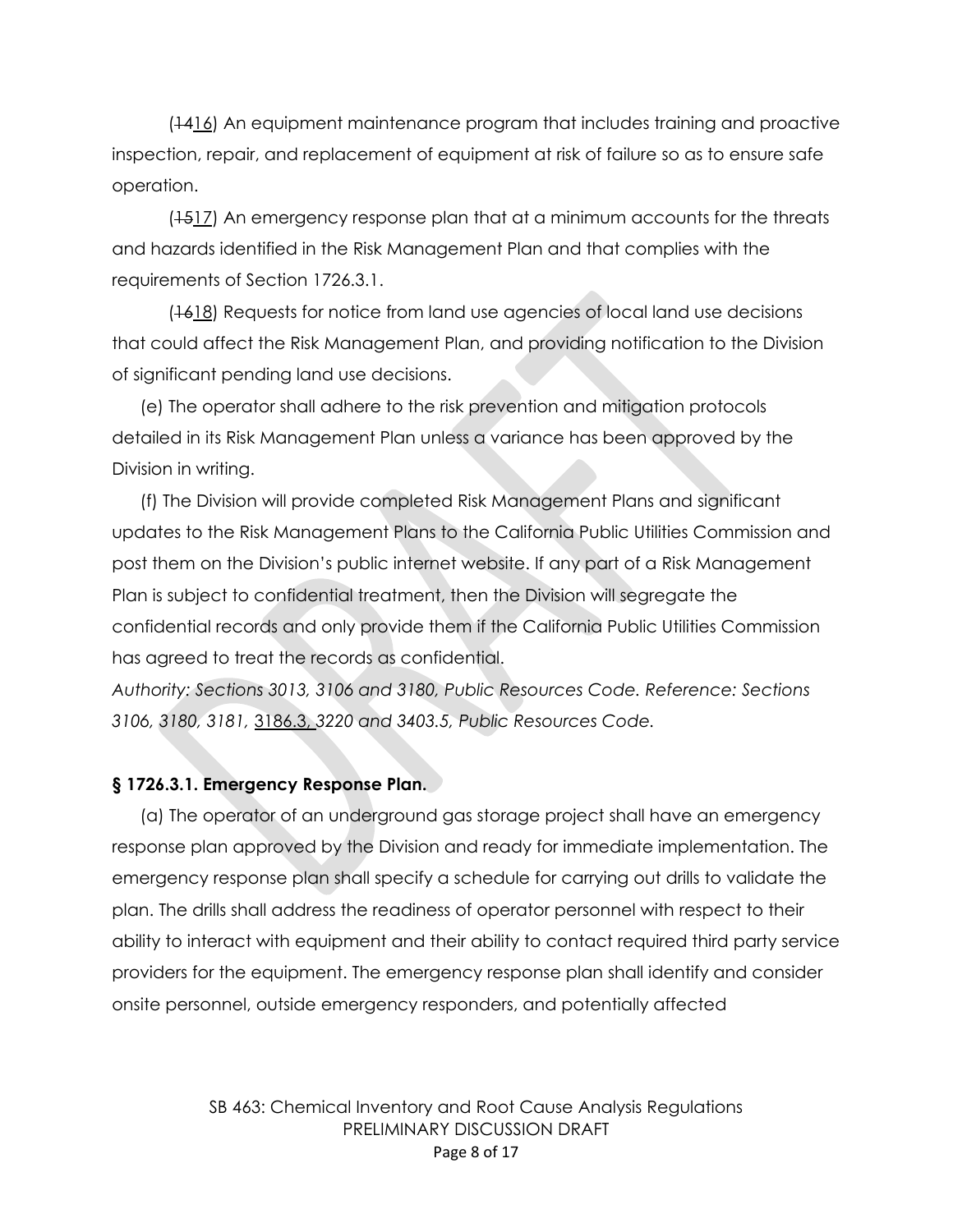communities. The operators shall provide local emergency response entities at least 30 days to review and provide input on the emergency response plan.

(b) The emergency response plan shall at a minimum address the following scenarios:

(1) Collisions involving well heads;

(2) Well fires and blowouts;

(3) Hazardous material spills;

(4) Equipment failures;

(5) Natural disasters/emergencies;

(6) Leaks and well failures;

(7) Medical emergencies; and

(8) Explosions.

(c) The emergency response plan shall at a minimum include all of the following:

(1) Clearly written and communicated emergency response plan policy, goals, and objectives;

(2) An incident management system designed to address resource management, communication systems, and incident documentation;

(3) Written action plans establishing assigned authority to the appropriate person(s) at a facility for initiating effective emergency response and control;

(4) Accident-response measures that outline response activities, leakage mitigation approaches, and well control processes for well failure and full blowout scenarios;

(5) Well-specific well control plans that include an Inflow Performance Relationship and the data or modeling that the Inflow Performance Relationship is based upon for the current configuration of the well.

(56) Prepositioning, as feasible, and identification of materials and personnel necessary to respond to leaks, including materials and equipment to respond to and stop the leak itself as well as to protect public health and safety.

> SB 463: Chemical Inventory and Root Cause Analysis Regulations PRELIMINARY DISCUSSION DRAFT Page 9 of 17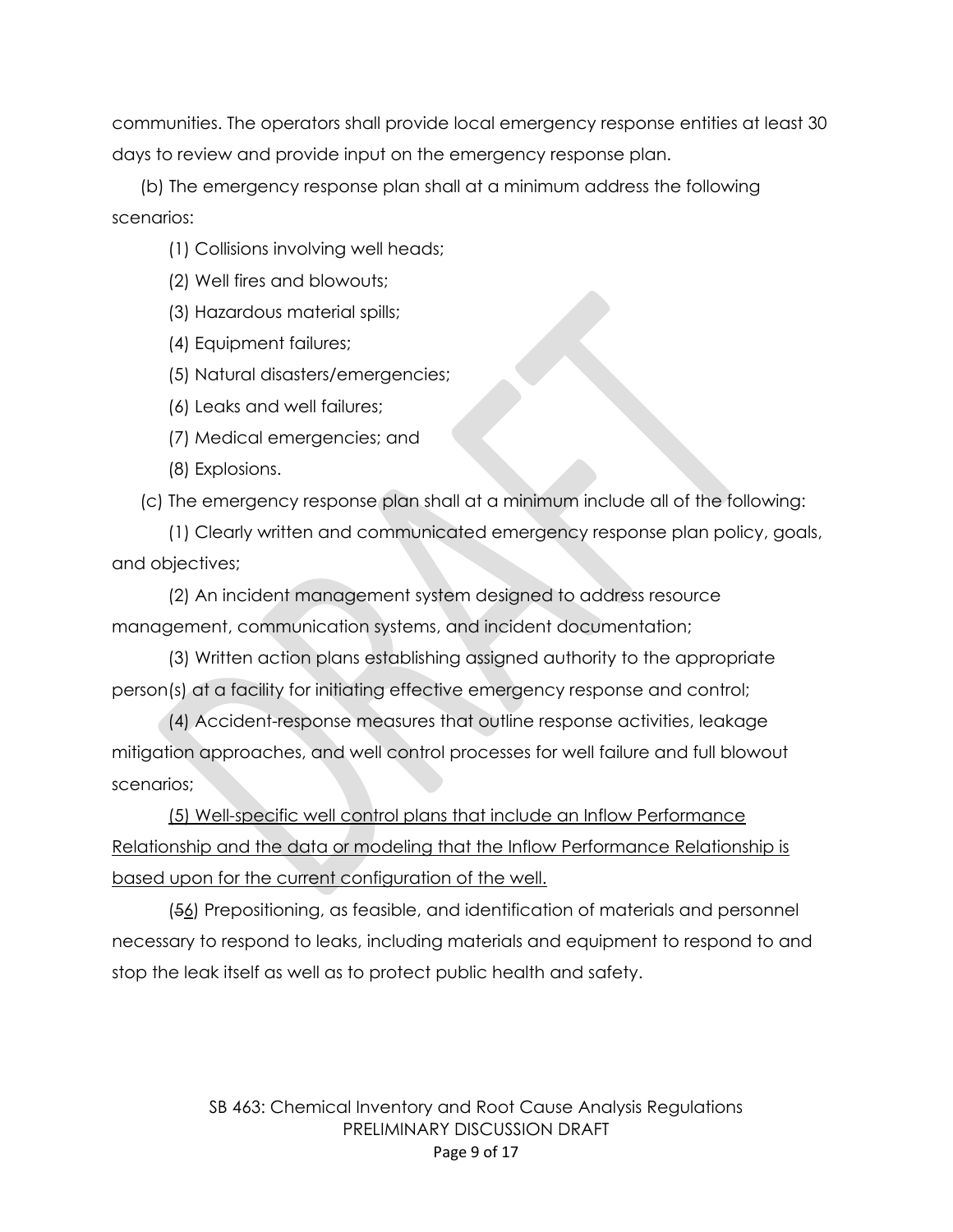(67) A schedule for regular drills, providing for an opportunity for involvement of the Division and local emergency response entities, and providing an opportunity for drills initiated by local emergency response entities;

(78) An effective training program with clearly stated goals. The training program shall specify the type and frequency of training and the emergency scenarios addressed;

(89) Recordkeeping for all drills and training;

(910) A schedule for regular evaluation and update of the emergency response plan;

 $(1011)$  Protocols for emergency reporting and response to appropriate government agencies;

(+412) Specification of personnel roles and responsibilities;

(1213) Internal and external communication protocol;

(1314) Up-to-date emergency contact information including area codes; and

(1415) A protocol for public notice of a large, uncontrollable leak to any potentially impacted community, as defined in the Risk Management Plan, if the leak cannot be controlled within 48 hours of discovery by the operator. (d) The operator shall review and update the emergency response plan after key personnel changes, but no less often than once every three years. When reviewing and updating the emergency response plan, the operator shall again provide local emergency response entities at least 30 days to review and provide input on the emergency response plan.

(16) Identification of monitoring, sampling, and testing methods, to be utilized to detect and, if possible, quantify each chemical of concern emitted during a reportable leak. For the purposes of this section, "chemical of concern" includes hydrogen sulfide, benzene, toluene, ethylbenzene, xylenes, radon 222, and other constituents that the Division requires testing for under Section 1726.3.4, subdivision (c).

*Authority: Sections 3013, 3106 and 3180, Public Resources Code. Reference: Sections 3106, 3180, 3181, 3183, 3184,* 3181.5, 3186.3*, and 3403.5, Public Resources Code.*

> SB 463: Chemical Inventory and Root Cause Analysis Regulations PRELIMINARY DISCUSSION DRAFT Page 10 of 17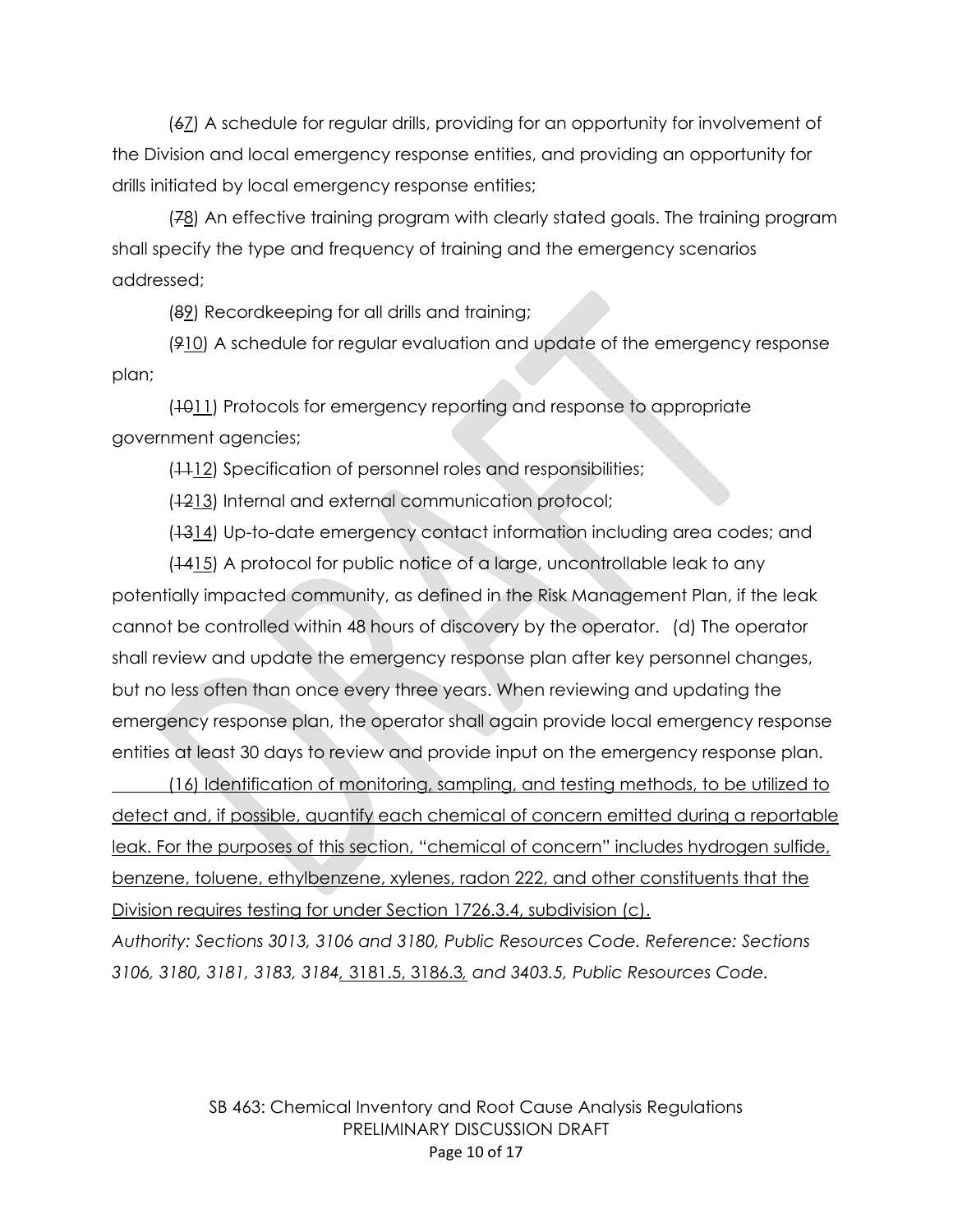### **§ 1726.3.2. Corrosion Evaluation, Mitigation, and Monitoring.**

(a) A Risk Management Plan under Section 1726.3 shall include prevention and mitigation protocols that, for each gas storage well, provide for corrosion evaluation, corrosion risk mitigation strategies, and monitoring protocols.

(1) Each gas storage well's corrosion risks shall be evaluated, and the risk assessment of each well shall consider at least the following:

(A) Evaluation of the well's components including tubular integrity and the configuration and corrosion potential of its casings.

(B) The well's corrosion rate, as determined under Section 1726.6, subdivision  $(a)(2)$ .

(C) Anomalies identified in logs or tests run on the well.

(D) The well's age, history of use and maintenance including drilling and completion, mitigations and repairs, replacements, and current use.

(E) Composition of all annular fluids where casing strings are not cemented to surface.

(F) Evaluation by well of environmental conditions including at least the following:

(i) Composition and anticipated corrosivity of wellbore fluids and solids, including the impact of operating pressures and temperatures;

(ii) Composition and corrosivity of all formation fluids, including fluids in formations above the storage zone;

(iii) Surface and near surface hydrology;

(iv) Surface soil conditions;

(v) Location of the well relative to other wells; and

(vi) History of other environmental factors that may contribute to

corrosivity.

(2) The prevention and mitigation protocols shall include corrosion risk mitigation strategies for each gas storage well that include at least the following:

(A) Prioritization of the corrosion risks to be mitigated.

SB 463: Chemical Inventory and Root Cause Analysis Regulations PRELIMINARY DISCUSSION DRAFT Page 11 of 17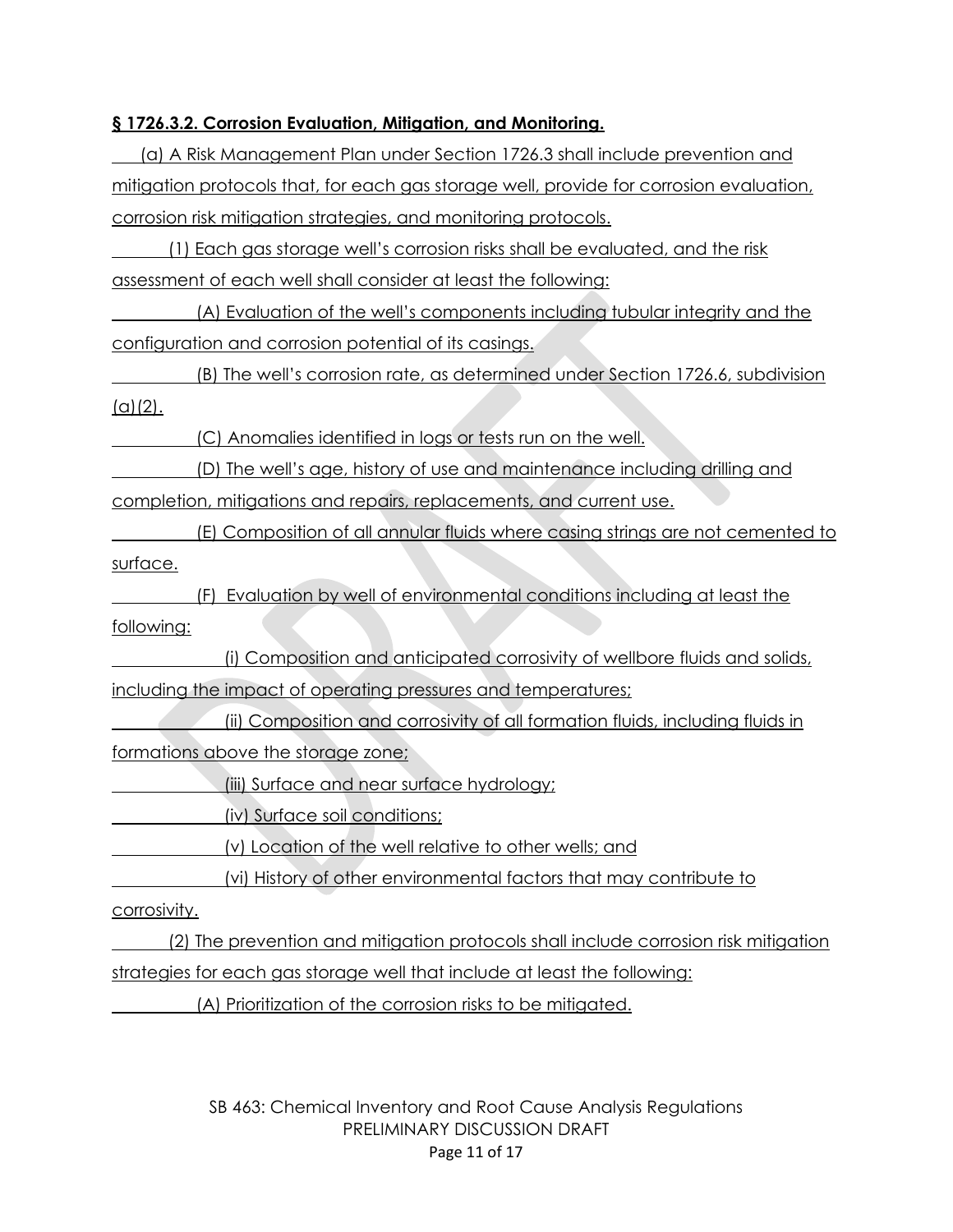(B) Strategies to mitigate each corrosion risk and the anticipated effectiveness of each strategy. Mitigation strategies evaluated for each well shall at a minimum include cathodic protection, coatings, inhibitors, and material selection or replacement.

(C) Evaluation of cathodic protection as a possible mitigation strategy shall be documented for each well. If cathodic protection is implemented, then the documentation shall include:

(i) References to the industry standards used to define the protection criteria, and

(ii) Description of how the cathodic protection system is used to mitigate corrosion risks.

(3) The prevention and mitigation protocols shall include corrosion monitoring protocols for each gas storage well that include at least the following:

(A) A plan for monitoring and evaluating the effectiveness of each corrosion risk mitigation strategy used. The monitoring plan shall be updated promptly when mitigation strategies change.

(B) The operator shall reevaluate the corrosion risk mitigation strategies in use every time casing wall thickness inspection is conducted under Section 1726.6, subdivision (a)(2) and any time new corrosion data indicates a need for reevaluation. Reevaluation of corrosion risk mitigation strategies shall include consideration of newly developed corrosion mitigation technologies and practices. *Authority: Sections 3013, 3106 and 3180, Public Resources Code. Reference: Sections 3106, 3180, 3181, 3186.3, 3220 and 3403.5, Public Resources Code.*

### **§ 1726.3.3. Monitoring and Reporting Off-Normal Occurrences.**

(a) A Risk Management Plan under Section 1726.3 shall include prevention and mitigation protocols for defining, investigating, tracking, and reporting to the Division any off-normal occurrence that could adversely affect an operator's facilities or operations, even if the occurrence did not result in harm to the facility, health and

> SB 463: Chemical Inventory and Root Cause Analysis Regulations PRELIMINARY DISCUSSION DRAFT Page 12 of 17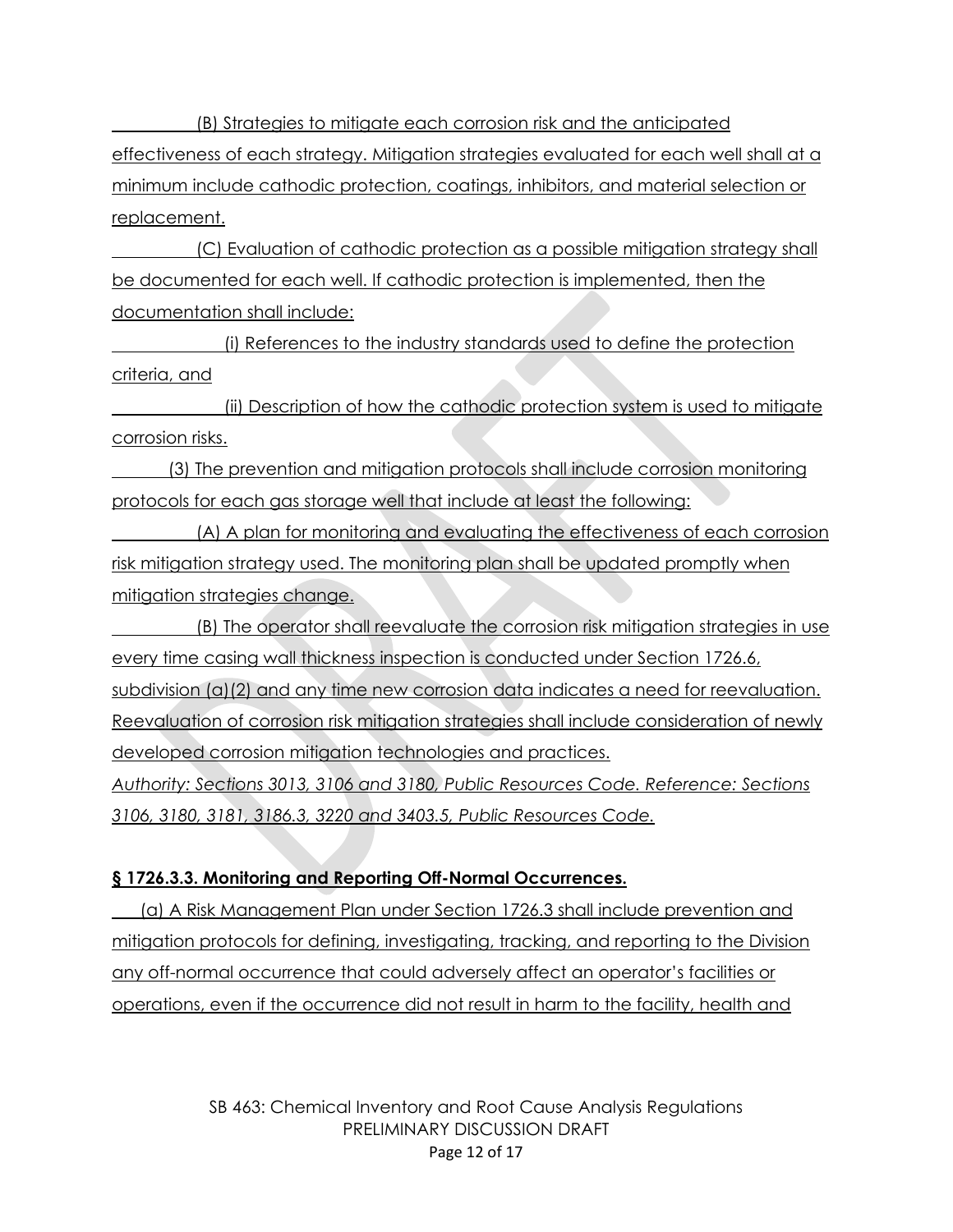safety, the environment, or natural resources. Examples of such off-normal occurrences include but are not limited to:

(1) Loss of containment of a well;

(2) Damage to a wellhead or other surface or subsurface equipment;

(3) Any crack or other material defect that impairs the structural integrity of wells;

(4) Damage caused by well work activities;

(5) Movement or abnormal loading by environmental causes, including but not limited to earthquakes, landslides, wildfires and floods;

(6) Exceeding maximum allowable operating pressure for any well;

(7) Installation of incorrect equipment;

(8) Damage to a tank or vessel attendant to the underground gas storage project;

(9) Work activity in which a standard, procedure, or process was correctly applied but the activity nonetheless resulted in a situation or condition that threatened or caused harm or damage;

(10) Situations where failure to follow procedures could have resulted in a potentially hazardous condition;

(11) Unauthorized entry or malfeasance, including but not limited to trespassing, arson, destruction of property, or removal of fencing;

(12) Incorrect, unintended, or unintentional operation of any equipment necessary to safe operation of the underground gas storage project; and

(13) Any other condition, situation or event that could lead to a hazard.

(b) Operators shall report any off-normal occurrence to the Division within 90 days of the discovery of the occurrence. The report shall include findings from the investigation of the off-normal occurrence, describe measures implemented to correct or remediate the off-normal occurrence and measures taken to prevent reoccurrence.

(c) If the operator has not completed the investigation and remediation of an occurrence at the time the it is reported to the Division, then the operator shall provide the Division supplemental reports on that occurrence at least once every 30 days until the occurrence fully investigated and remediated.

> SB 463: Chemical Inventory and Root Cause Analysis Regulations PRELIMINARY DISCUSSION DRAFT Page 13 of 17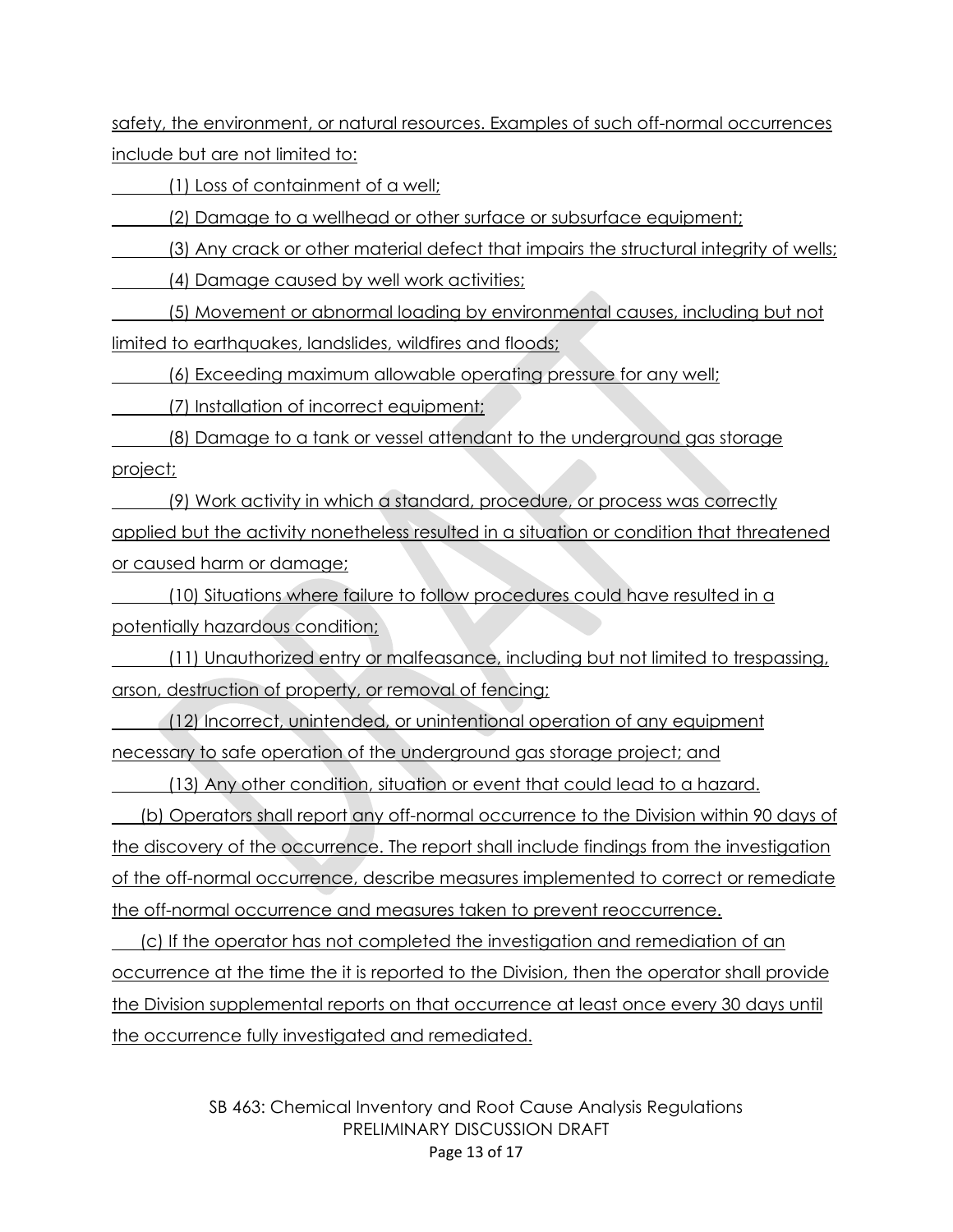(d) The data and findings from the operator's off-normal occurrence investigations shall inform updates and improvements to the risk management plan methodology described in Section 1726.3, subdivision (c).

*Authority: Sections 3013, 3106 and 3180, Public Resources Code. Reference: Sections 3106, 3180, 3181, 3186.3, 3220 and 3403.5, Public Resources Code.*

## **§ 1726.3.4. Gas Storage Well Chemical Inventory.**

(a) For each gas storage well, the operator shall maintain a Gas Storage Well Chemical Inventory that lists all chemical constituents that may be emitted from a gas storage well in the event of a reportable leak as defined in section 1726.9, subdivision (a). The Gas Storage Well Chemical Inventory shall identify on a well-by-well basis all chemical constituents found in materials of any phase that may be emitted from the well.

(1) For purposes of this section, materials that may be emitted from the well include, but are not limited to:

(A) The formation fluids;

(B) Gas in the storage reservoir;

(C) Wellbore-produced fluids;

(D) Fluids placed in the well for any purpose;

(2) For purposes of this section, fluids include suspended or entrained solids. (b) The Gas Storage Well Chemical Inventory shall include the Chemical Abstract Service Number of each chemical constituent identified. If a chemical does not have a Chemical Abstract Service number, then the operator shall provide other available identification information.

(c) The Gas Storage Well Chemical Inventory shall include analytical test results and analysis of the chemical constituents present in the reservoir. The tests and analysis shall at a minimum include testing for hydrogen sulfide, benzene, toluene, ethylbenzene, xylenes, and radon 222. Sampling and testing for radon 222 shall be conducted at the end of an injection season to best estimate peak radon 222 concentration. The Division

> SB 463: Chemical Inventory and Root Cause Analysis Regulations PRELIMINARY DISCUSSION DRAFT Page 14 of 17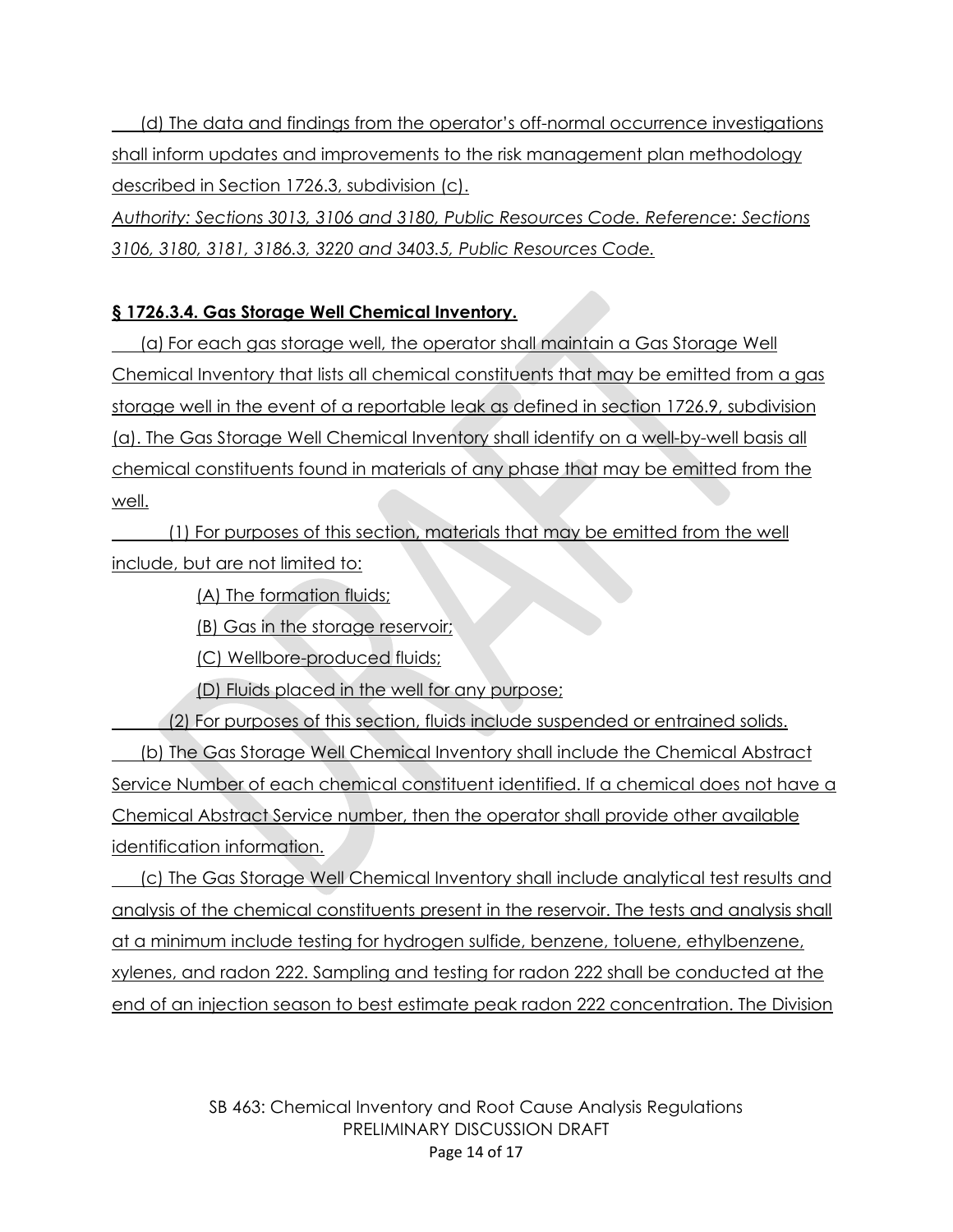may require testing and analysis for additional constituents based on indication that other potentially harmful chemicals may be found in the reservoir.

(d) The operator shall develop and adhere to a protocol for maintaining and providing to the Division a Gas Storage Well Chemical Inventory, and that protocol shall meet the following requirements:

(1) The protocol shall include procedures to ensure that whenever fluid is placed in the well, all the chemical constituents of the fluid are identified and promptly included in the Gas Storage Well Chemical Inventory. The protocol shall include procedures to track:

(A) The dates when a chemical constituent is placed in the well;

(B) The volume, within a 10 per cent margin of error, of each chemical constituent placed in the well on a given date; and

(C) The cumulative volume, within a 10 per cent margin of error, of each chemical constituent placed in the well.

(2) The protocol shall include procedures to be implemented in the event of a reportable well leak to ensure that within five days of using a kill fluid the operator will provide the Division an updated Gas Storage Well Chemical Inventory including each chemical constituent of the kill fluid. If the operator is unable to obtain information about chemical composition of a kill fluid for any reason, including, but not limited to, assertion by the supplier of trade secret protections, then the operator shall immediately notify the Division with the name and contact information of the supplier and available information about the well kill materials or chemicals therein. These procedures shall be incorporated into the Emergency Response Plan required under Section 1726.3.

(3) The protocol shall require that the chemical information for each gas storage well is specifically identified, recorded, maintained and reported by well in the Gas Storage Well Chemical Inventory.

(4) The protocol shall require the operator to provide the Gas Storage Well Chemical Inventory to the Division in a digital format {within six months of the effective date} of this section and provide an updated Gas storage Well Chemical Inventory to

> SB 463: Chemical Inventory and Root Cause Analysis Regulations PRELIMINARY DISCUSSION DRAFT Page 15 of 17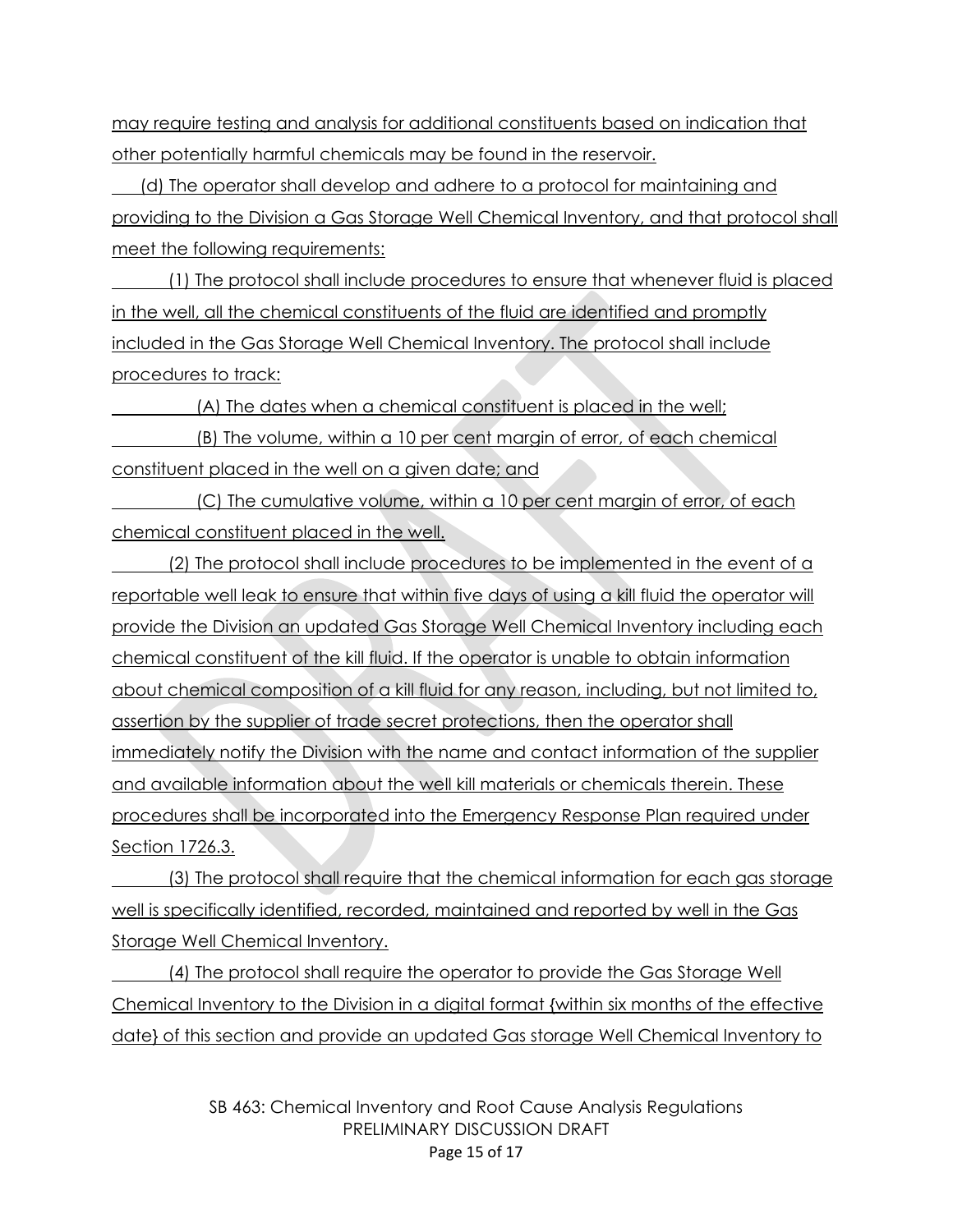the Division every twelve months thereafter. The protocol shall also call for submittal of an updated Gas Storage Well Chemical Inventory to the Division within 30 days of key changes occurring, such as when new chemicals are introduced due to well work which includes but is not limited to well completion, well maintenance, or well testing.

 (5) The protocol shall include a workplan for completing the analytical testing and analysis requirements referenced in subdivision (c).

(6) The protocol shall be submitted to the Division for review and approval {within three months of the effective date} of this section and when the protocol is updated. *Authority: Sections 3013, 3180 and 3106, Public Resources Code. Reference: Sections 3106, 3180, 3181, 3181.5, 3220 and 3403.5, Public Resources Code.*

#### **§ 1726.6.1. Pressure Testing Parameters.**

(a) Pressure testing required under Section 1726.6 shall be conducted according to the following parameters:

(1) Pressure testing shall be conducted with a liquid unless the Division approves pressure testing with gas.

(2) If pressure testing will be conducted with a liquid that contains additive other than brine, corrosion inhibitors, or biocides, then the operator shall consult with the Division regarding the contents of the liquid prior to commencing testing.

(23) The wellbore shall be filled with a stable column of fluid that is free of excess gasses.

(34) Pressure tests shall be recorded and a calibrated gauge shall be used that can record a pressure with an accuracy within one percent of the maximum allowable injection pressure.

(45) Pressure tests shall be conducted at an initial test pressure of at least 115 percent of the maximum allowable injection pressure at the wellhead.

(56) The pressure test shall be continuous for one hour. A pressure test is successful if the pressure gauge does not show more than a 10 percent decline from the initial test pressure in the first 30 minutes, and does not show more than a 2 percent decline from the pressure after the first 30 minutes in the second 30 minutes.

> SB 463: Chemical Inventory and Root Cause Analysis Regulations PRELIMINARY DISCUSSION DRAFT Page 16 of 17